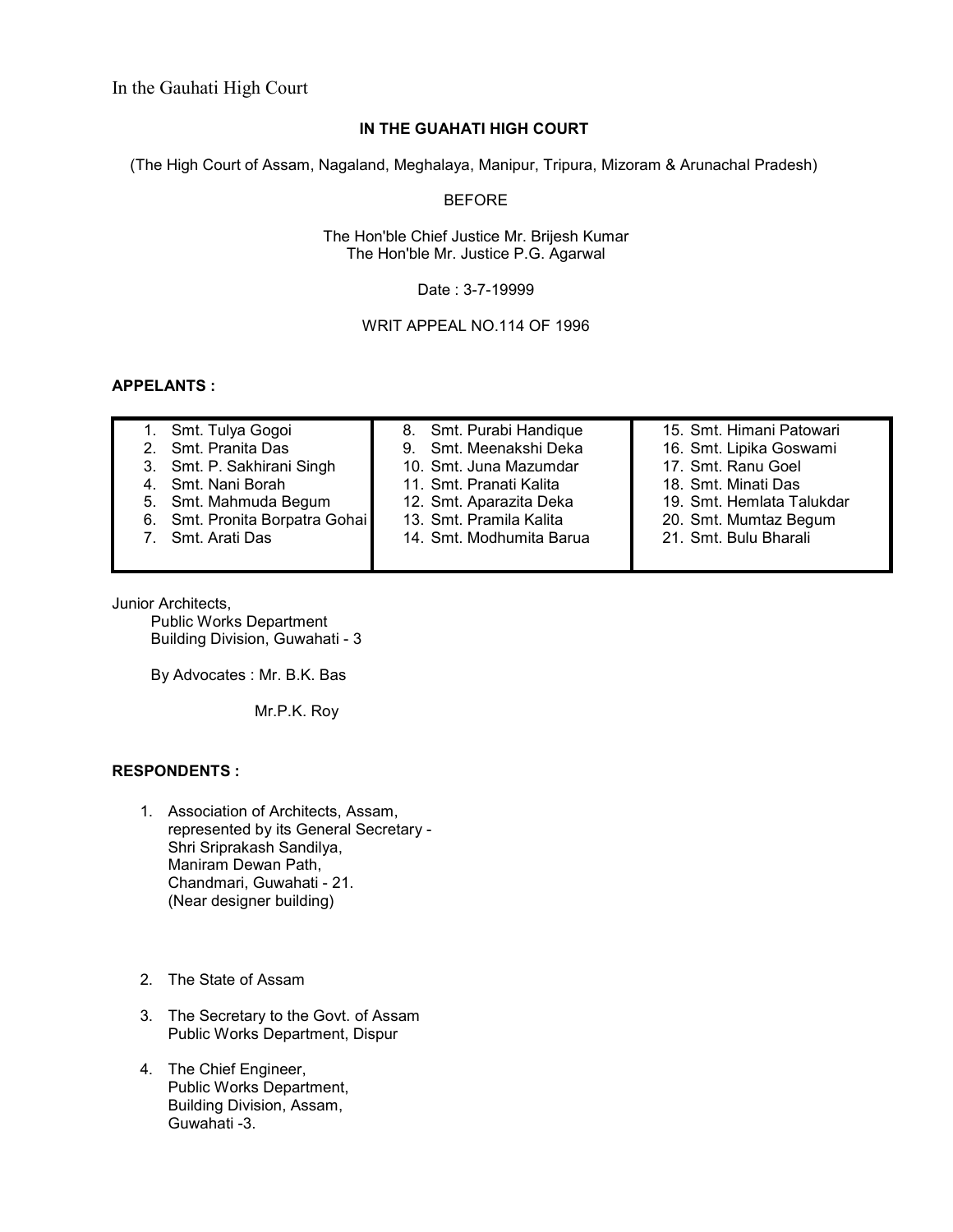5. The Director of Technical Education, Assam, Kahilipara, Guwahati - 19.

Girls' Polytechnic, Guwahati, represented by its Principal, Guwahati - 21.

| By Advocates         | Mr. B.D. Goswami for<br>Respondent No.1<br>Miss D. Das<br>Government Advocate, Assam |
|----------------------|--------------------------------------------------------------------------------------|
| Dates of Hearing     | 30-3-1999, 31-3-1999 & 1-4-1999                                                      |
| Date of Judgement    | 12-5-1999                                                                            |
| JUDGEMENT AND ORDERS |                                                                                      |

#### **Brijesh Kumar, C.J. -**

This Writ Appeal has been preferred by the appellants against the judgement and order dated 22-2-96 passed by the learned single judge in Civil Rule No.2148/92 by which it has been directed that the authorities shall not use the name, style and designation of Architect in respect of respondent Nos. 9 to 34 in the Writ petition (appellants in this appeal). The appellants who were appointed as Architectural Draftsman were redesignated by means of the impugned order dated January 20, 1988 as Junior Architect which was challenged by the Respondent No.1, namely, Association of Architects, Assam, by filing the above noted Civil Rule.

- 2. We have heard the learned counsel Shri B.K. Das for the appellants and the learned counsel appearing for the respondents.
- 3. Assam which is registered under the Societies Registration Act. It is averred that its members are qualified and registered Architects under the provisions of the Architects Act, 1972. Some of them are private professionals and others are employed including in the P.W.D., Assam. The present appellants were appointed by different orders passed by the Chief Engineer, P.W.D. as Architectural Draftsman. Order dated January 20, 1988 was issued by the Government of Assam saying that in the interest of public service the Governor of Assam was pleased to redesignate the post of Architectural Draftsman, P.W.D. as Junior Architect with immediate effect. This redesignation has been objected to by the Association of Architects, Assam on the ground that the appellants have undergone three years' Diploma course in Architectural Assistantship from the Girls' Polytechnic which is neither recognised by the Central Government nor the Council of Architecture. They are also not registered as Architect as provided under Section 37 of the Architects Act, 1972 (hereinafter referred to as the ?Act, 1972?). Therefore, designation of Architects or Junior Architect cannot be bestowed upon them. It violates the provisions of the Act, 1972. It was also the case of the petitioner association that the appellants were being considered for promotion to the post of Assistant Architect in the Public Works Department from the post of Junior Architect in the similar manner as provided for the Diploma holder Junior Engineers in the P.W.D. who are promoted to the post of Assistant Engineer and so on. The case of the petitioner further is that under the Service Rules in the P.W.D there is no post of Junior Architect. Hence the process of consideration of promotion of the appellants as Assistant Architect was bad in law and prayer was made that the Government may be restrained from proceeding further in the matter. Various provisions of the Act, 1972 have been placed before us.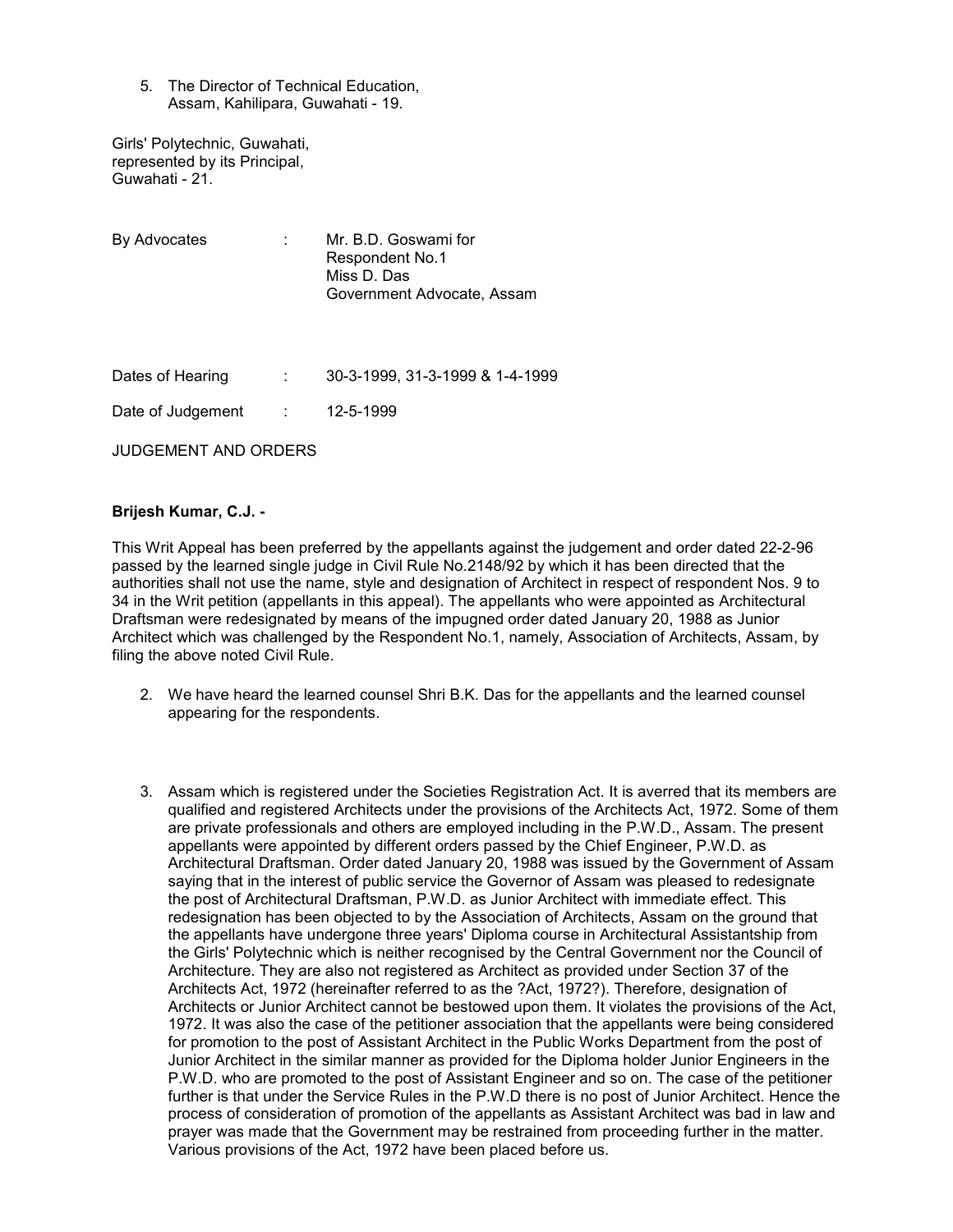4. Clause (a) of Section 2 of the Act, 1972 defines the word "architect" to mean a person whose name is entered in the register. Section 14 of the Act, 1972 provides for recognition of qualifications granted by the authorities and it provides that qualifications included in the schedule or notified under Section 15 shall be recognised qualifications for the purpose of the Act. As indicated earlier, according to the petitioner-respondent, three years' diploma in Architectural Assistantship given by the Girls' Polytechnic, Assam is not a recognised qualification in terms of Section 14. A reference has also been made to Section 21 of the Act, 1972 which provides that the Council may prescribe the minimum standard of architectural education required for granting recognised qualifications by colleges or institutions in India. Section 22 of the Act, 1972 provides for regulation of professional conduct of the Architects by the Council of Architecture. Section 23 provides for preparation and maintenance of register of architects. Section 25 provides for qualification for entering in the register and says that a person shall be entitled on payment of prescribed fee for his name to be entered in the register if he carries on his profession of architect in India and holds a recognised qualification, or in case he does not hold such a qualification but being an Indian citizen, has been engaged in practice as an architect for a period of not less than five years prior to the date appointed under sub-section (2) of Section 24. Section 35 provides for some preference to be given to the registered architects in the matter of employments in the Government and local bodies and institutions. The relevant provisions contained in Section 37 which prohibits the use of title of " architects" reads as under

 "37. Prohibition against use of title - (1) After the expiry of one year from the date appointed under sub-section (2) of section 24, no person other than a registered architect, or a firm of architects shall use the title and style of architect:

Provided that the provisions of this section shall not apply to -

(a) practice of the profession of an architect by a person designated as a landscape architect' or 'naval architect'

(b) a person who, carrying on the profession of an architect in any country outside India, undertakes the function as a consultant or designer in India for a specific project with the prior permission of the Central Government.

Explanation -For the purposes of clause (a) -

(i) 'landscape architect' means a person who deals with the design of open spaces relating to plants, trees and landscape;

(ii) 'Naval architect' means an architect who deals with design and construction of ships.

(2) If any person contravenes the provisions of sub-section(1), he shall be punishable on first conviction with fine - which may extend to five hundred rupees and on any subsequent conviction with imprisonment which may extend to six months or with fine not exceeding one thousand rupees or with both."

5. The learned Single Judge by means of the impugned judgment disposed of the writ petition holding that the Government cannot use the title of Architect in respect of persons who are not qualified and registered under the Act. It was further provided that promotion may be given to those persons in due course, but not with the name and style of Architects and that the service condition of the appellants may not be changed.

Learned counsel for the appellants has vehemently urged that the provisions contained in the Architects Act, 1972 would not be applicable in the case of those who are in the Government employment. There is no denial of the fact that the names of the appellants are not registered in the register of Architects as provided under sections 24 and 25 of the Act. There is also no denial of the fact that the qualifications as held by the appellants, namely, three years diploma course from the Girls' Polytechnic, Assam, is not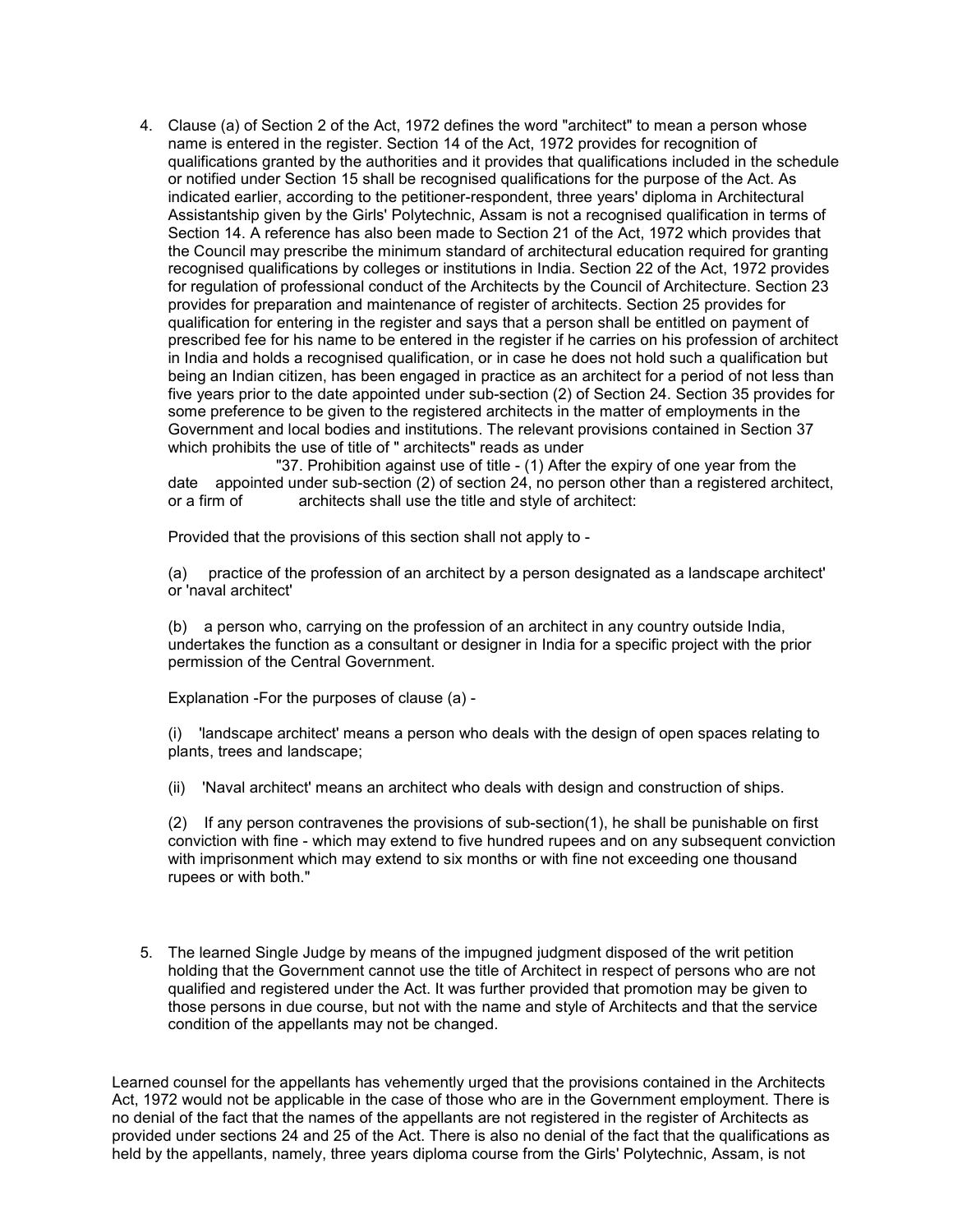recognised qualification under Section 14 of the Act having not included in the schedule. Section 14 of the Act reads as follows : " 14. Recognition of qualifications granted by authorities in India. (1) The qualifications included in the Schedule or notified under section 15 shall be recognised qualifications for the purpose of this Act.

(2) Any authority in India which grants an architectural qualification not included in the Schedule may apply to the Central Government to have such qualification recognised, and the Central Government, after consultation with the Council, may, by notification in the official Gazette, amend the Schedule so as to include such qualification therein, and any such notification may also direct that an entry shall be made in the Schedule against such architectural qualification declaring that it shall be a recognised qualification only when granted after a specified date:

- 2. Provided that until the first Council is constituted, the Central Government shall, before issuing any notification as aforesaid, consult an expert committee consisting of three members to be appointed by the Central Government by notification in the official Gazette."
- 3. Section 15 provides for recognition of qualification granted by any university or other institution in any country outside India. It appears that the Girls' Polytechnic granting three years' diploma to the appellants has not applied to the Central Government for its inclusion in the schedule. In any case, it is nobody's case that it finds place in the schedule. According to the definition of the word "architect" it means a person whose name is entered in the register. Register of architects is maintained under Sections 23 and 24 of the Act. Thus from the provisions indicated above, it is quite clear that the qualification which is held by the appellants is not recognised qualification in terms of Section 14 of the Act and the appellants are also not entered in the register of architects. On behalf of the appellants, however, it is indicated that the qualification held by the appellants is recognised by the State Council of Technical Education and the Girls' Polytechnic is recognised by All India Council For Technical Education. It may be correct, but the question is whether it meets the requirement of the provisions of Architects Act, or not. In case it does not meet the requirement of the provisions of the Act, one may not be entitled to use the title of designation of 'Architect'. A clear prohibition is also contained under section 37 of the Act.
- 4. We may now consider the submission made on behalf of the appellants that the Architects Act, 1972 would not be applicable to the architects working in the Government Department. In this connection learned counsel has drawn our attention to the statement of objects and reasons of the Architects Act, 1972. According to the said statement, since the building activity had increased manifold all around, namely, multi-storeyed office building, factory building, residential houses, etc., minimum qualified persons calling themselves as Architects have been undertaking the construction of building which are uneconomical and not safe. Thus with a view to protect the general public from unqualified persons working as Architects a statutory regulation would be necessary. The statement of objects and reasons also says that with the passing of the legislation it would be unlawful for any person to designate himself as 'architect' unless he has the requisite qualification and is registered under the Act. Thereafter the main features of the Bill are indicated in the statement of objects and reasons. The feature at serial No.4 has been particularly placed before us which stipulates that after expiry of two years from the date of the Act coming into force, a registered architect shall get preference for appointment as an architect under the Central or State Government or any other local body. From this feature it is tried to be shown that there is clear bifurcation of those carrying on private profession and those who may be provided Government employment. Those who get Government employment, they would be governed by the conditions of service of the Government department and not by the provisions of the Act, whereas the private professionals whose conduct is sought to be chanalised and mal practices are sought to be checked, they will be governed by the provisions of the Act. To lay a further emphasis on this aspect of the matter learned counsel for the appellants has urged that so far Government employees are concerned, their conduct is controlled and governed by the rules of the Government service. In case they commit any gross negligence or any other misconduct they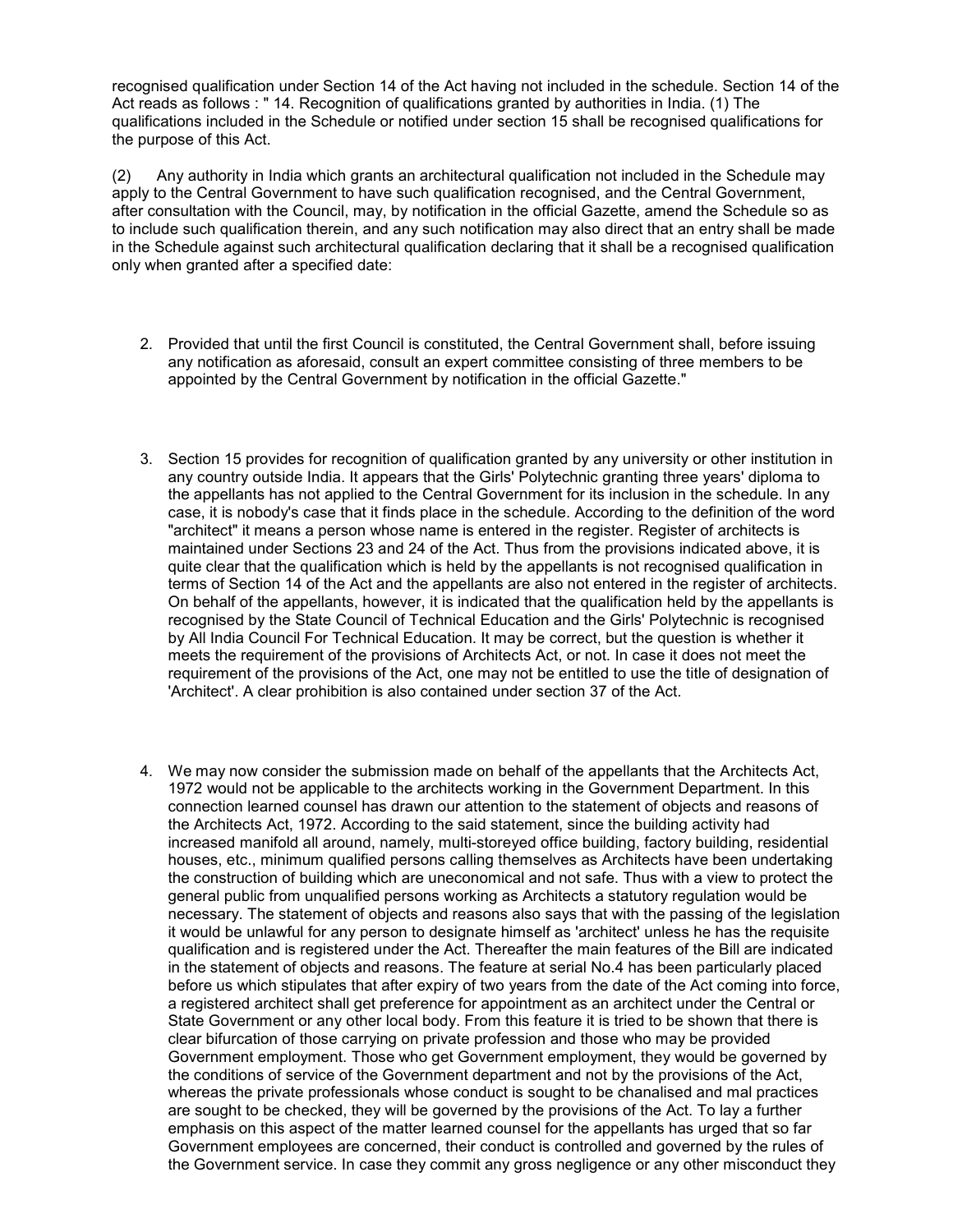can well be dealt with under the Rules applicable to the Government employees, but private professionals would not be controlled by any provisions except as contained in the architects act, 1972. It is thus submitted that the purpose of enacting the Architects Act, 1972 was only to have control over the private professionals.

- 5. Learned counsel for the appellants has also drawn our attention to section 23 of the Act which provides for preparation and maintenance of register of architects. One of the information prescribed to be recorded in the register is indicated in clause (d) of sub-section (3) is the "professional address?. It provides as follows:
	- "(3) The register shall include the following particulars, namely:-
		- (a) .................
		- (b) .................
		- (c) .................
		- (d) his professional address; and ..................."

Form 2 as prescribed under the Rules requiring similar information has also been pressed into service to infer that the register is maintained only for the professionals. It may be indicated that clause (e) of sub-section (3) of Section 23 further provides that such further particulars are also to be mentioned as prescribed by the rules. It is difficult to infer from the above noted provisions that the provisions of the Act apply only to the private professionals.

- 6. Learned counsel for the appellants has cited before us a decision of the Hon'ble Supreme Court reported in AIR 1958 SC 353 (Workmen of Dimakuchi Tea Estate vs. Management of Dimakuchi Tea Estate) where it has held that in case of doubt about the meaning of a word of a statute it is to be understood in the sense in which they best harmonise with the subject of the enactment and the object which the Legislature had in view. The meaning need not be strictly in accordance with the grammatical or etymological propriety of language nor its popular use, but the object which is sought to be attained has to be kept in mind. On the basis of this decision it is submitted that the objects of enacting Architects Act, 1972 was to protect the general public from unqualified persons working as architects. Such unqualified persons work in a manner which is unsafe and uneconomical and they also bring the profession of architect to disrepute. With this end in view the enactment was made. The submission is that the Government does not need any such protection. It is not included in the general public. Hence the provisions of the Act are to be interpreted in the manner that they serve the object and purpose of the Act for which it is enacted rather than to have in its sweep the Government employees also who remain under the control of the Government and are bound by the Government rules and are answerable to it.
- 7. On behalf of the respondents reliance has been placed upon a decision reported in AIR 1983 Delhi 223 (Om Prakash Mittal v. Council of Architecture and others) in which the validity of the provisions of the Architects Act including Section 37 has been upheld. We hardly find that this decision is of any help on the point involved in the present case. The vires of the Act is not under challenge.
- 8. It is no doubt that the argument as advanced on behalf of the appellants is attractive, but it hardly appeals us. It is true, looking to the sudden spurt in the activity of building constructed for factories, industries, housing colonies, office complexes, etc. it was considered that the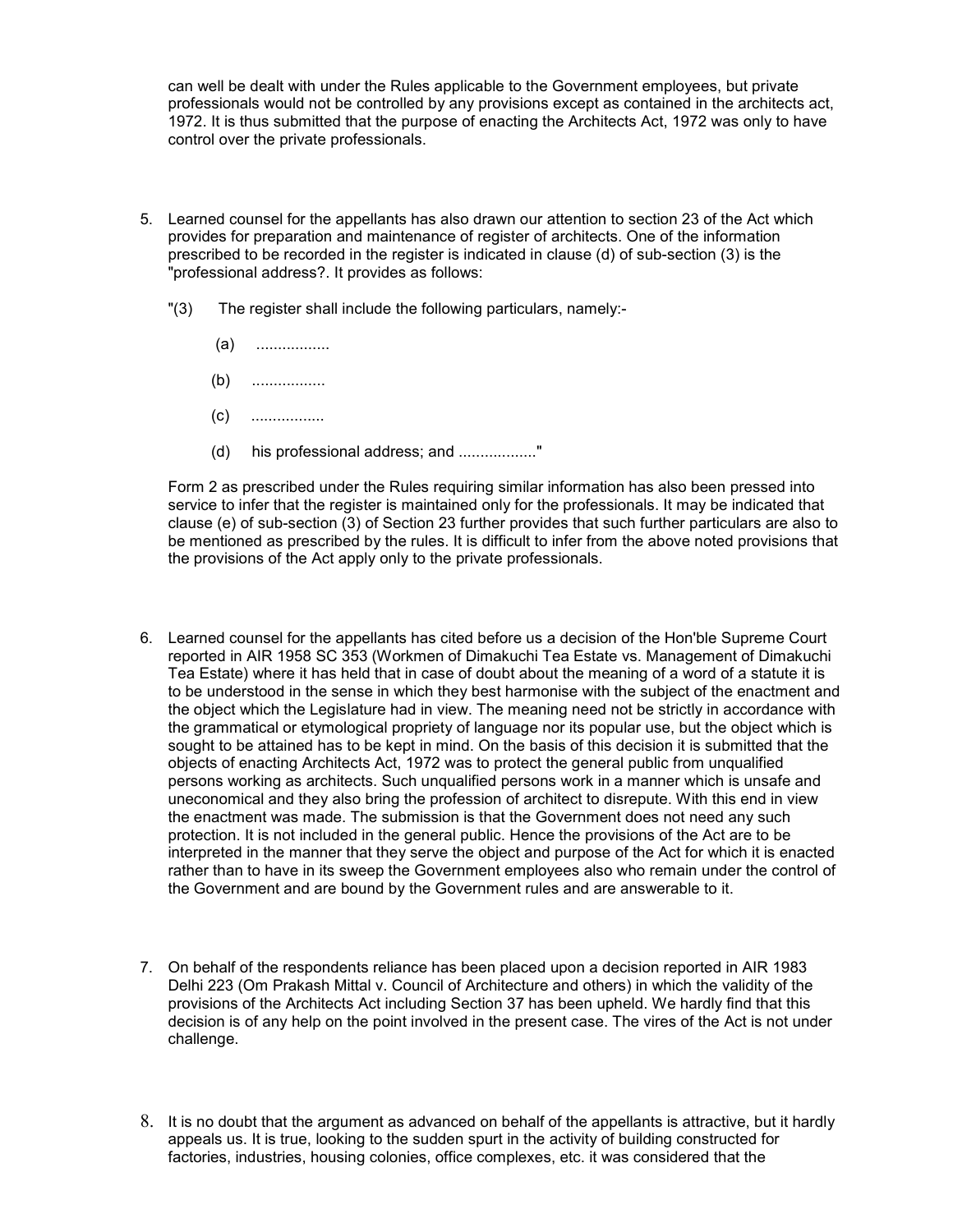profession of architecture must be regulated. Only those who have proper education and training and are qualified to work as such may alone be permitted to work as architects. It is a legislation especially dealing with the architects. Meaning of the word 'architect' has been statutorily provided under clause (a) of Section 2 where it has been provided that it means one whose name is entered in the register. A register of architects is prepared and maintained as indicated earlier under the provisions of Sections 23 and 24 of the Act. Section 25 provides that a person shall be entitled to be entered in the register who holds a recognised qualification.so far recognised qualification is concerned, it is one which is included in the Schedule under Section 14 of the Act. Any authority which grants an architectural qualification has a right to apply to the Central Government to have such qualification recognised. The Central Government in turn after consulting the Council of Architecture may by a notification in the official gazette, recognise the qualification and include the same by amending the schedule including the qualification. The authority who imparts architectural education has to maintain certain standard in the educational training failing which the recognition is liable to be withdrawn. Therefore, such institutions have to maintain the standards of examination and provide staff, equipment training and other facilities so that the candidates undergo courses of study and examination and acquire proficiency up to the standard as prescribed by Section 20 of the Act. Section 21 of the Act provides that the Council of Architecture may prescribe the minimum standards of architectural education. Professional conduct is also subject to the regulations framed by the Council. The Council of Architecture, under Section 30 of the Act, is empowered to punish an architect if found guilty of misconduct, may suspend him from practice as an architect or remove his name from the register. Conduct of an architect is effectively controlled by Section 30. As a Government servant one may be punished under the Government rules, but still he may practise the profession of architecture. But check is placed by Section 30 under which the name of an architect is even liable to be removed from the register disentitling him to practise. Therefore, the argument that being in Government service an architect is accountable to his employer according to the rules does not hold good since mere punishment as a Government employee may not be enough to debar him from practising as an architect which is only controlled under Sections 22, 29 and 30 of the Act. The purpose of the Act, therefore, is not only to protect the individuals from unqualified or underqualified persons professing themselves to be Architects but also to regulate the standard of professional education so that they must attain the minimum proficiency and standards required for working as Architects. The standards of professional education set as well as the quality of the institutes imparting education in architecture as well as standards of examination as provided under sections 18 to 21 are necessary to achieve desired standards of an Architect which is necessarily required for all alike - may be private profession or in Government employment. In this view of the matter, prohibition as contained under Section 37 of the Act against use of title and style of Architect except by a registered Architect fulfils the reasons and objects for which the Act is enacted.

- 9. Three years' diploma course in Architectural Assistantship held by the appellants may be recognised by All India Council for Technical Education and the State Council of Technical Education which may be good enough to get them some employment, but not as an Architect unless it is recognised by Council of Architecture in terms of Section 14 of the Act. It is not known as to whether the authorities concerned have ever applied to the Central Government for recognition of diploma in Architectural Assistantship under section 14 of the Act or not. It is also not even the case of the appellants that the standards of the three years diploma course of Girl's Polytechnic conforms to the standards of professional education as laid down by the Council of Architecture under the Act. Under the provisions of the Act only those who have recognised qualification would be entitled for being entered in the register of architect and the "architect" would mean one who is entered in the register of architects. In sequence of things prohibition is contained in Section 37 of the Act that no person other than a registered architect is entitled to use the title and style of architect.
- 10. We do not think it is possible to draw any distinction, as vehemently canvassed before us, between the architects carrying on their private profession as such and the architects who may be in the employment of the Government or in the employment of any other statutory body or local authority or for that purpose any other establishment. The proficiency as required of one carrying on the job of architect is provided, controlled and maintained by the provisions of the Act. It would be difficult to equate three years' diploma course of Architectural Assistantship with the degree course of Architecture imparted according to the standards set under the Act. The same standard